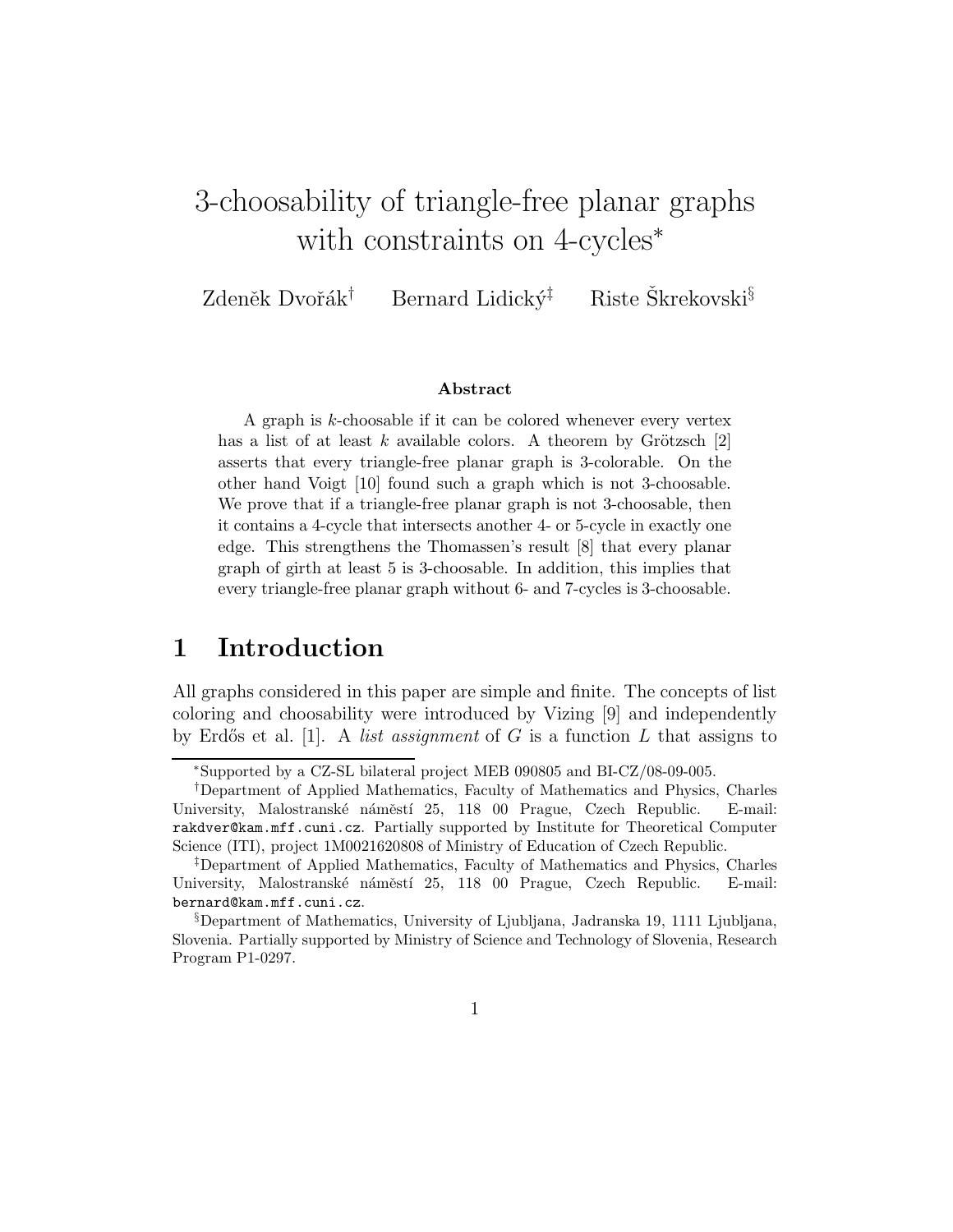each vertex  $v \in V(G)$  a list  $L(v)$  of available colors. An L-coloring is a function  $\varphi: V(G) \to \bigcup_{v} L(v)$  such that  $\varphi(v) \in L(v)$  for every  $v \in V(G)$  and  $\varphi(u) \neq \varphi(v)$  whenever u and v are adjacent vertices of G. If G admits an L-coloring, then it is  $L$ -colorable. A graph G is k-choosable if it is L-colorable for every list assignment L such that  $|L(v)| \geq k$  for all  $v \in V(G)$ . Cycles  $C_1$  and  $C_2$  in a graph are *adjacent* if they intersect in a single edge, i.e., if  $V(C_1) \cap V(C_2) = \{u, v\}$  for an edge uv.

Thomassen [7, 8] proved that every planar graph is 5-choosable, and every planar graph of girth at least 5 is 3-choosable. Kratochvíl and Tuza [3] observed that every planar triangle-free graph is 4-choosable. On the other hand, Voigt [10, 11] found a planar graph that is not 4-choosable, and a triangle-free planar graph that is not 3-choosable. Numerous papers study additional conditions that force a triangle-free planar graph to be 3 choosable, see e.g. [4, 6, 12, 13, 14, 15].

In particular, let us point out the result of Li [5], strengthening the result of Thomassen [8]: every planar triangle-free graph such that no 4-cycle shares a vertex with another 4- or 5-cycle is 3-choosable. We further improve this result, only forbidding the 4-cycles sharing an edge with other 4- or 5-cycles:

Theorem 1. Any planar triangle-free graph without 4-cycles adjacent to 4 and 5-cycles is 3-choosable.

In particular, we obtain:

Corollary 2. Any planar graph without 3-, 6- and 7-cycles is 3-choosable.

This strengthens the results of Lidicky  $[6]$  that planar graphs without 3-, 6-, 7- and 8-cycles are 3-choosable, and of Zhang and Xu [13] that planar graphs without 3-, 6-, 7- and 9-cycles are 3-choosable. Theorem 1 also implies the result of Lam et al. [4] that planar graphs without 3, 5 and 6-cycles are 3-choosable.

## 2 Proof of Theorem 1

A path of length k (or a k-path) is a path on  $k+1$  vertices. Using the proof technique of precoloring extension developed by Thomassen [8], we show the following generalization of Theorem 1: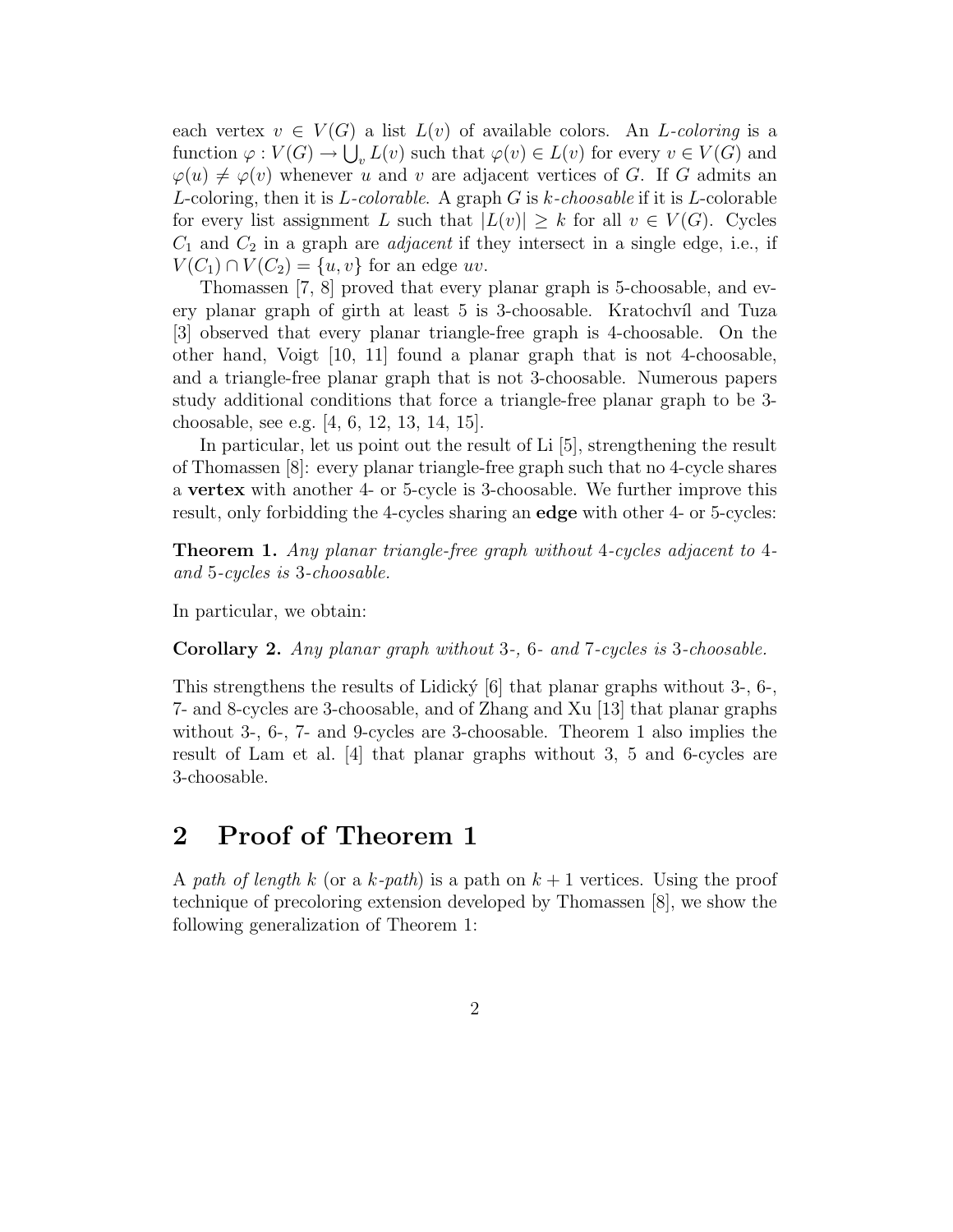**Theorem 3.** Let G be a triangle-free planar graph without 4-cycles adjacent to 4- and 5-cycles, with the outer face  $C$ , and  $P$  a path of length at most three such that  $V(P) \subseteq V(C)$ . The graph G can be L-colored for any list assignment L such that

- $|L(v)| = 3$  for all  $v \in V(G) \setminus V(C)$ ;
- $2 \leq |L(v)| \leq 3$  for all  $v \in V(C) \setminus V(P)$ ;
- $|L(v)| = 1$  for all  $v \in V(P)$ , and the colors in the lists give a proper coloring of the subgraph of G induced by  $V(P)$ ;
- the vertices with lists of size two form an independent set; and
- each vertex with lists of size two has at most one neighbor in P.

Note that we view the single-element lists as a precoloring of the vertices of P. Also, P does not have to be a part of the facial walk of  $C$ , as we only require  $V(P) \subseteq V(C)$ . If C is a cycle, then let  $\ell(C)$  denote its length. Theorem 3 has the following easy consequence:

Corollary 4. Let G be a triangle-free planar graph without 4-cycles adjacent to 4- and 5-cycles, with the outer face bounded by an induced cycle C of length at most 9. Furthermore, assume that

- if  $\ell(C) = 8$ , then at least one edge of C does not belong to a 4-cycle; and
- if  $\ell(C) = 9$ , then C contains two consecutive edges that do not belong to 4- and 5-cycles.

Let L be an assignment of lists of size 1 to the vertices of C and lists of size 3 to the other vertices of G. If L prescribes a proper coloring of C, then G can be L-colored.

*Proof.* The claim follows from Theorem 3 for  $\ell(C) = 4$ . If  $\ell(C) \in \{5, 6, 7\}$ , then let  $u_1w_1vw_2u_2$  be an arbitrary subpath of C. Let L' be the list assignment obtained from L by removing the color  $L(v)$  from the lists of vertices adjacent to v. We also set the lists of  $w_1$  and  $w_2$  to 2-lists such that the precoloring of the other vertices of C forces the prescribed color  $L(w_1)$  on  $w_1$ and  $L(w_2)$  on  $w_2$ , i.e.,  $L'(w_1) = L(w_1) \cup L(u_1)$  and  $L'(w_2) = L(w_2) \cup L(u_2)$ .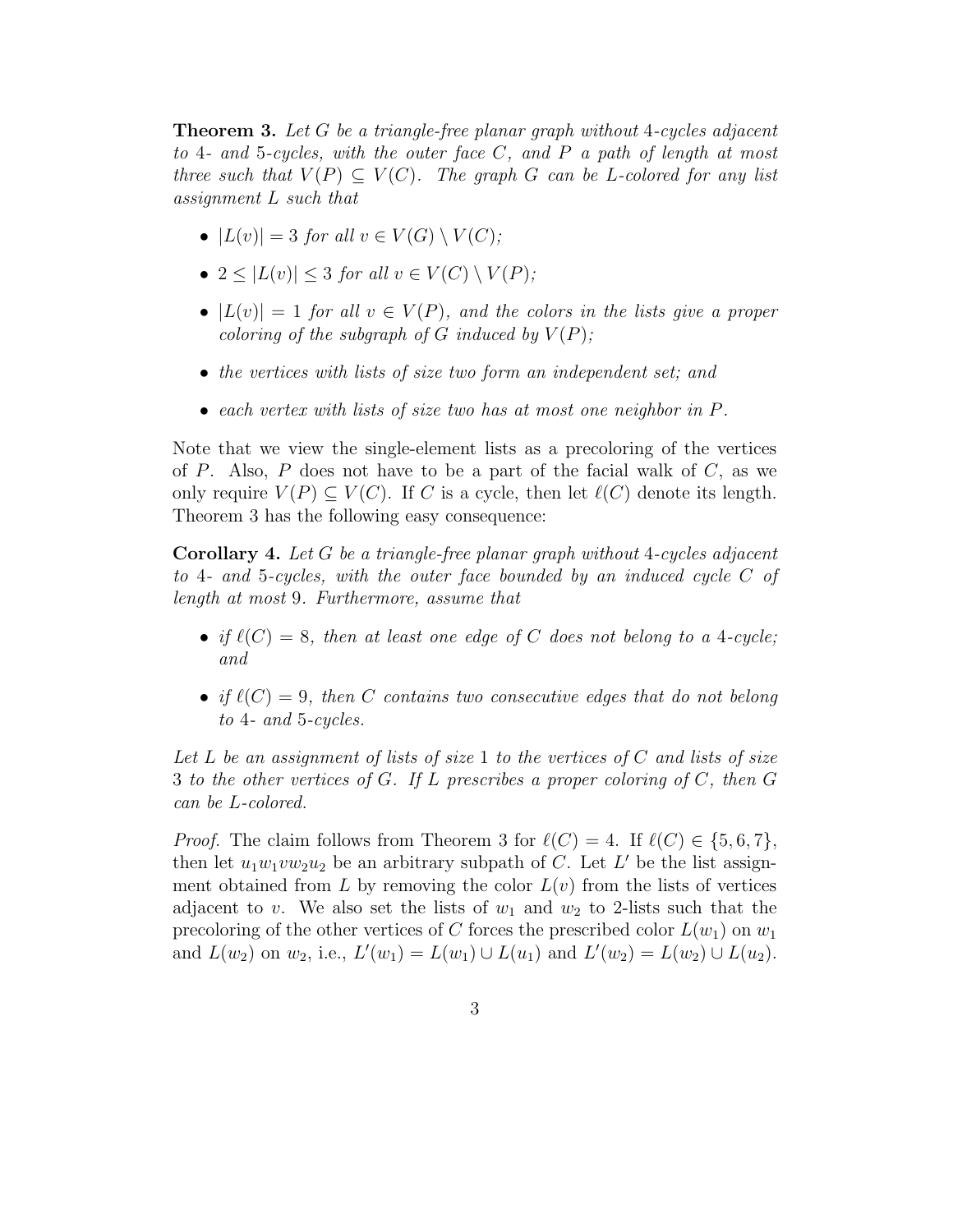As all the vertices x with  $|L'(x)| = 2$  are neighbors of a single vertex v, the graph  $G - v$  together with the list assignment  $L'$  satisfies the assumptions of Theorem 3. It follows that we can  $L'$ -color  $G - v$ , giving an  $L$ -coloring of  $G$ .

Let us now consider the case that  $\ell(C) = 8$ , and let  $C = w_1uvw_2r_1r_2r_3r_4$ , where the edge  $uv$  does not belong to a 4-cycle. Let us delete vertices  $u$  and v from  $G$ , remove the color in  $L(u)$  from the lists of neighbors of u and the color in  $L(v)$  from the lists of neighbors of v, and change the list of  $w_1$  to  $L(w_1) \cup L(r_4)$  and the list of  $w_2$  to  $L(w_2) \cup L(r_1)$ , so that the precoloring of the path  $P = r_1 r_2 r_3 r_4$  forces the right colors on  $w_1$  and  $w_2$ . As uv does not belong to a 4-cycle, the vertices with lists of size two form an independent set. As C is induced, both  $w_1$  and  $w_2$  have only one neighbor in the 3-path P. Let x be a neighbor of u other than v and  $w_1$ . The vertex x cannot be adjacent to both  $r_1$  and  $r_4$ , as the 4-cycle  $uxr_4w_1$  would be adjacent to a 5-cycle  $xr_1r_2r_3r_4$ . Similarly, x cannot be adjacent to both  $r_1$  and  $r_3$  or both  $r_2$  and  $r_4$ . As G does not contain triangles, x has at most one neighbor in P. By symmetry, this is also true for the neighbors of  $v$ . Therefore, the graph satisfies assumptions of Theorem 3, and can be colored from the prescribed lists.

Finally, suppose that  $\ell(C) = 9$ , and let  $C = w_1uvww_2r_1r_2r_3r_4$ , where the edges uv and vw are not incident with 4- and 5-cycles. We argue similarly as in the previous case. We delete vertices  $u, v$  and  $w$  from  $G$  and remove their colors from the lists of their neighbors. We also set the list of  $w_1$  to  $L(w_1) \cup L(r_4)$  and the list of  $w_2$  to  $L(w_2) \cup L(r_1)$ , so that the precoloring of the path  $r_1r_2r_3r_4$  forces the right colors on  $w_1$  and  $w_2$ . Observe that the resulting graph satisfies assumptions of Theorem 3, hence it can be colored.  $\Box$ 

Before we proceed with the proof of Theorem 3, let us describe the notation that we use in figures. We mark the precolored vertices of P by full circles, the vertices with list of size three by empty circles, and the vertices with list of size two by empty squares. The vertices for that the size of the list is not uniquely determined in the situation demonstrated by the particular figure are marked by crosses.

*Proof of Theorem 3.* Suppose G together with lists L is the smallest counterexample, i.e., such that  $|V(G)| + |E(G)|$  is minimum among all graphs that satisfy the assumptions of Theorem 3, but cannot be L-colored, and  $\sum_{v \in V(G)} |L(v)|$  is minimum among all such graphs. Let C be the outer face of G and P a path with  $V(P) \subset V(C)$  as in the statement of the theorem.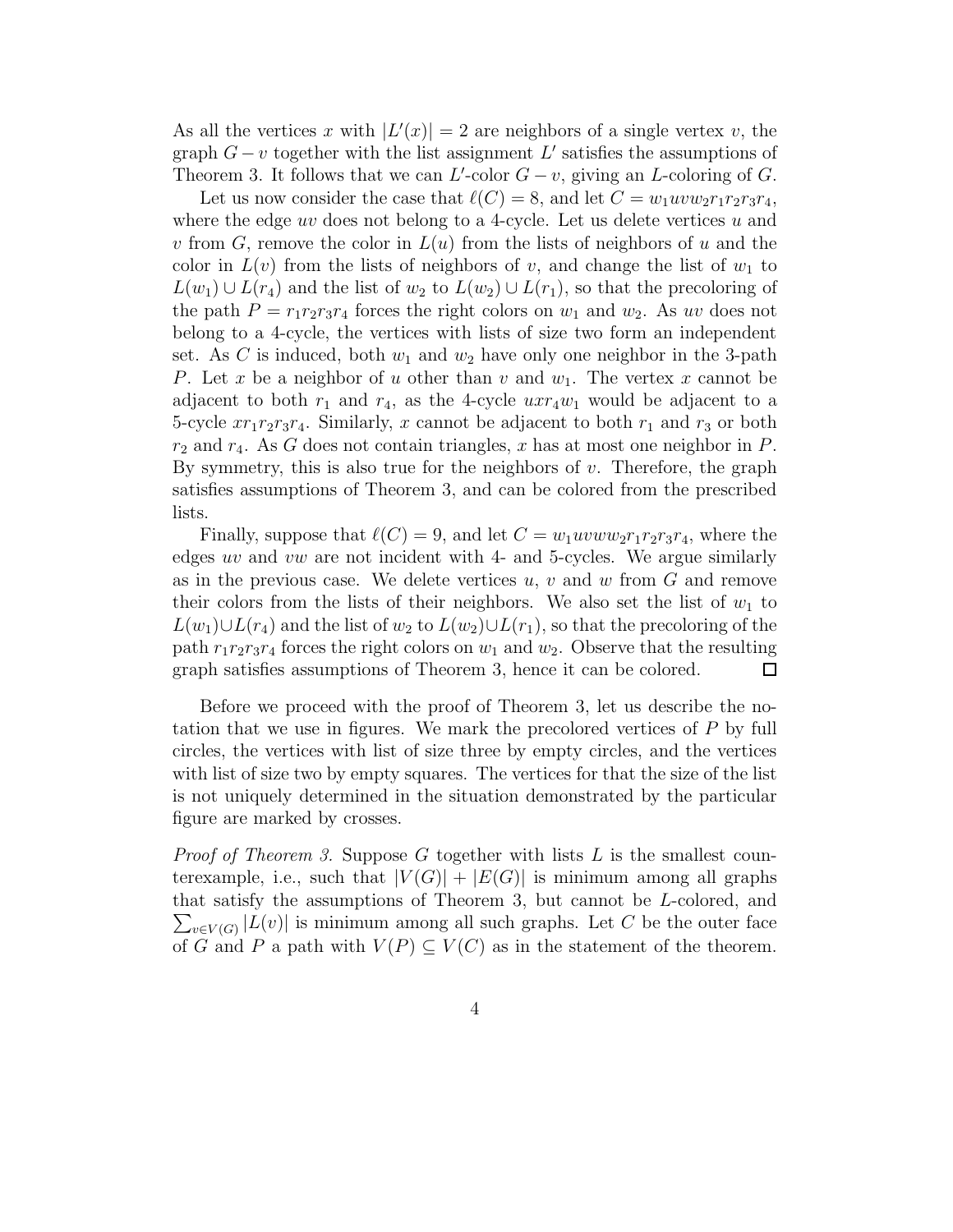We first derive several properties of this counterexample. Note that each vertex v of G has degree at least  $|L(v)|$ . A cycle K in G is separating if  $K \neq C$  and the interior of K contains at least one vertex. A *chord* of a cycle K is an edge in G joining two distinct vertices of K that are not adjacent in K.

**Lemma 5.** Let K be a separating cycle in G. Then,  $\ell(K) > 8$ . Furthermore, if  $\ell(K) = 8$ , then every edge of K belongs to a 4-cycle lying inside K; and if  $\ell(K) = 9$ , then at least one of any two consecutive edges of K belongs to a 4- or 5-cycle lying inside K.

*Proof.* We may assume that  $K$  is induced, as otherwise we could consider a shorter separating cycle of length at most 7. Let  $G_1$  be the subgraph of G drawn inside  $K$  (including  $K$ , but excluding the chords of  $K$  drawn outside of K) and  $G_2$  the subgraph of G drawn outside of K (including K, but excluding the chords of K drawn inside  $K$ ). By the minimality of  $G$ , Theorem 3 holds for  $G_1$  and  $G_2$  and their subgraphs. Therefore, there exists a coloring of  $G_1$  from the prescribed lists, and this coloring can be extended to  $G_2$  by Corollary 4. This is a contradiction, as G cannot be colored from the lists.  $\Box$ 

As G does not have triangles and 4-cycles adjacent to 4- and 5-cycles, a cycle of length at most 7 does not have a chord. Therefore, Lemma 5 implies that every cycle of length at most  $7$  bounds a face. Similarly, a cycle  $K$  of length 8 with an edge that does not belong to a 4-cycle in the interior of  $K$ either bounds an 8-face, or has a chord splitting it to a 4-face and a 6-face, or two 5-faces.

#### **Lemma 6.** The graph  $G$  is 2-connected.

*Proof.* Obviously, G is connected. Suppose now that v is a cut vertex of G and  $G_1$  and  $G_2$  are nontrivial induced subgraphs of G such that  $G = G_1 \cup G_2$ and  $V(G_1) \cap V(G_2) = \{v\}$ . Both  $G_1$  and  $G_2$  satisfy the assumptions of Theorem 3. If  $v$  is precolored, then by the minimality of  $G$  there exist  $L$ colorings of  $G_1$  and  $G_2$ , and they combine to a proper L-coloring of G. If v is not precolored, then we may assume that  $P \subseteq G_1$ . An *L*-coloring of  $G_1$ assigns a color c to v. We change the list of v to  $\{c\}$ , color  $G_2$  and combine the colorings to an L-coloring of G.  $\Box$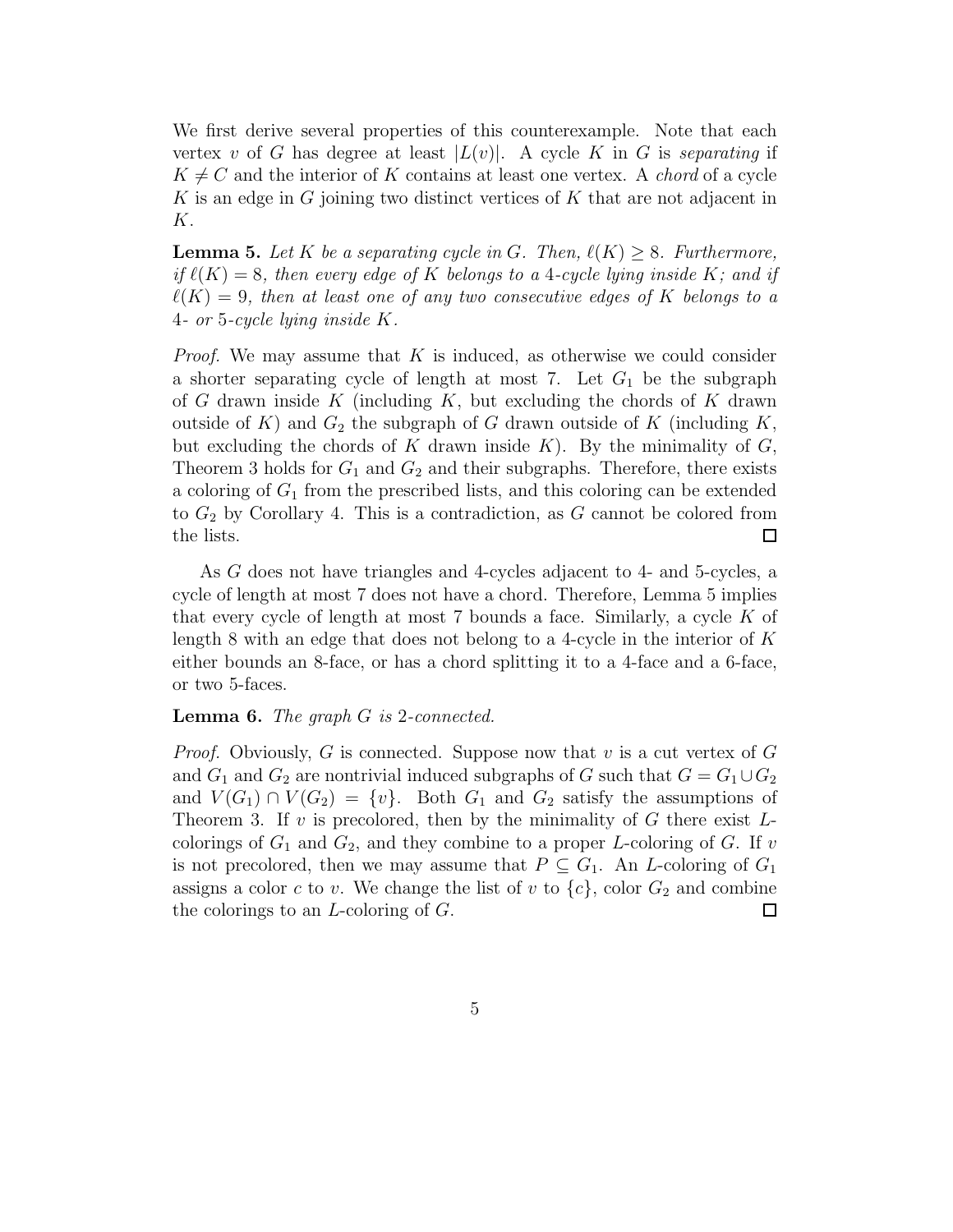

Figure 1: A chord of C

By Lemma 6, C is a cycle. A k-chord of C is a path  $Q = q_0 q_1 \dots q_k$  of length k joining two distinct vertices of C, such that  $V(C) \cap V(Q) = \{q_0, q_k\}$ (e.g., 1-chord is just a chord).

**Lemma 7.** The cycle  $C$  has no chords.

*Proof.* Suppose  $e = uv$  is a chord of C, separating G to two subgraphs  $G_1$ and  $G_2$  intersecting in e. If both u and v are precolored, then we L-color  $G_1$ and  $G_2$  by the minimality of G and combine their colorings. We assume by symmetry that  $u \notin V(P)$ , and that  $|V(P) \cap V(G_1)| \geq |V(P) \cap V(G_2)|$ . In particular,  $| (V(P) \cap V(G_2)) \setminus \{u, v\} | \leq 1$ . Furthermore, we may choose uv such that  $G_2$  is as small as possible. Then, the outer face of  $G_2$  does not have a chord. Let us find an L-coloring of  $G_1$  and change the lists of u and v to the single-element sets containing the colors assigned to them. If  $G_2$  with these new lists satisfies assumptions of Theorem 3, then we find its coloring and combine the colorings to an  $L$ -coloring of  $G$ , hence assume that this is not the case.

Let  $X = (V(P) \cap V(G_2)) \setminus \{u, v\}$ . As  $G_2$  does not satisfy assumptions of Theorem 3, there exists a vertex  $z$  with list of size two adjacent to two precolored vertices. As  $G$  is triangle-free, we conclude that  $X$  is not empty, say  $X = \{w\}$  (see Figure 1), and z is adjacent to u and w. Since  $G_2$  contains no separating 4-cycles and the outer face of  $G_2$  is chordless,  $z \in V(C)$  implies that  $G_2$  is equal to the cycle uvwz. Since  $|L(z)| = 2$ , the assumptions of Theorem 3 imply  $|L(u)| = 3$ . Let  $c_1$  be the color of u in the coloring of  $G_1$ , and  $c_2$  the single color in the list of w. If  $L(z) \neq \{c_1, c_2\}$ , then we can color z and finish the coloring of G, hence assume that  $L(z) = \{c_1, c_2\}$ . Let c be a color in  $L(u) \setminus (\{c_1\} \cup L(v))$  (this set is nonempty, as  $|L(v)| = 1$  and  $|L(u)| = 3$ .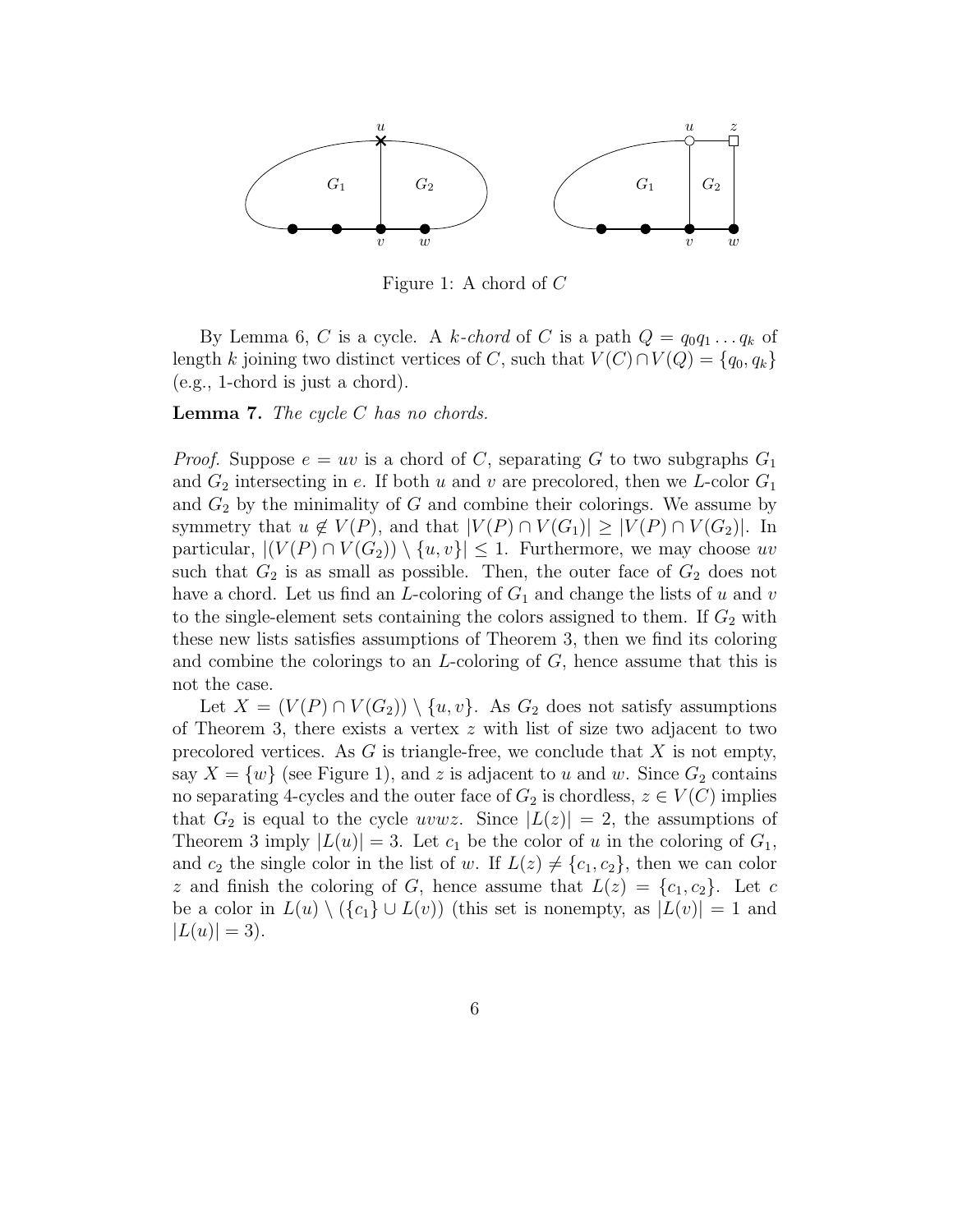Let us now color z by  $c_1$  and set the list of u to  $\{c\}$ . If  $G_1$  with this list at u satisfies assumptions of Theorem 3, then we can color  $G_1$ , and thus obtain an  $L$ -coloring of  $G$ . Since  $G$  does not have such an  $L$ -coloring, the assumptions are violated, i.e., either  $u$  is adjacent to a vertex of  $P$  other than v, or  $G_1$  contains a vertex (with list of size two) adjacent to both u and a vertex of  $P$ . This is a contradiction, as  $G$  would in both of these cases contain either a triangle, or a 4- or 5-cycle adjacent to the 4-cycle uvwz.  $\Box$ 

By the previous lemma,  $P$  is a part of the facial walk of  $C$ , and  $C$  is an induced cycle.

### Lemma 8.  $\ell(C) > 8$ .

*Proof.* Suppose that  $\ell(C) \leq 7$ . Let  $\varphi$  be a proper L-coloring of C (such a coloring exists, as if  $V(C) \neq V(P)$ , then C contains at least one vertex with list of size three). Let L' be the list assignment defined by  $L'(v) = {\varphi(v)}$  for  $v \in V(C)$  and  $L'(v) = L(v)$  for  $v \in V(G) \setminus V(C)$ . If  $5 \leq \ell(C) \leq 7$ , then the proof of Corollary 4 implies that  $G$  has an  $L'$ -coloring (the proof only uses Theorem 3 for proper subgraphs of  $G$ , which satisfy it by the assumption that  $G$  is a minimal counterexample). Such a coloring is also an  $L$ -coloring of G.

If  $\ell(C) = 4$ , then we delete one of the vertices of C and remove its color from the lists of its neighbors. It is easy to verify that the resulting graph satisfies the assumptions of Theorem 3, hence it has a proper coloring by the minimality of  $G$ . This coloring extends to an  $L$ -coloring of  $G$ , which is a contradiction.  $\Box$ 

#### Lemma 9. No 4-cycle shares an edge with another 4- or 5-cycle.

*Proof.* Suppose that  $C_1 = v_1v_2v_3v_4$  and  $C_2 = v_1v_2u_3...u_t$  are cycles sharing the edge  $v_1v_2$ ,  $\ell(C_1) = 4$  and  $t = \ell(C_2) \in \{4, 5\}$ . Note that  $C_1 \neq C$  and  $C_2 \neq C$  by Lemma 8. By Lemma 5, both  $C_1$  and  $C_2$  bound a face. If  $v_3 = u_3$ , then  $v_2$  would be a 2-vertex with list of size three. Thus,  $v_3 \neq u_3$ and by symmetry,  $v_4 \neq u_t$ . As G does not contain triangles,  $v_3 \neq u_t$  and  $v_4 \neq u_3$ , and in case that  $t = 5$ ,  $v_3 \neq u_4$  and  $v_4 \neq u_4$ . Therefore,  $C_1$  and  $C_2$ are adjacent, contradicting the assumptions of Theorem 3.

Note that we can assume that  $|V(P)| = 4$ , as otherwise we can prescribe color for more of the vertices of  $C$ , without violating the assumptions of Theorem 3. Let  $P = p_1p_2p_3p_4$ . We say that a k-chord Q of C splits off a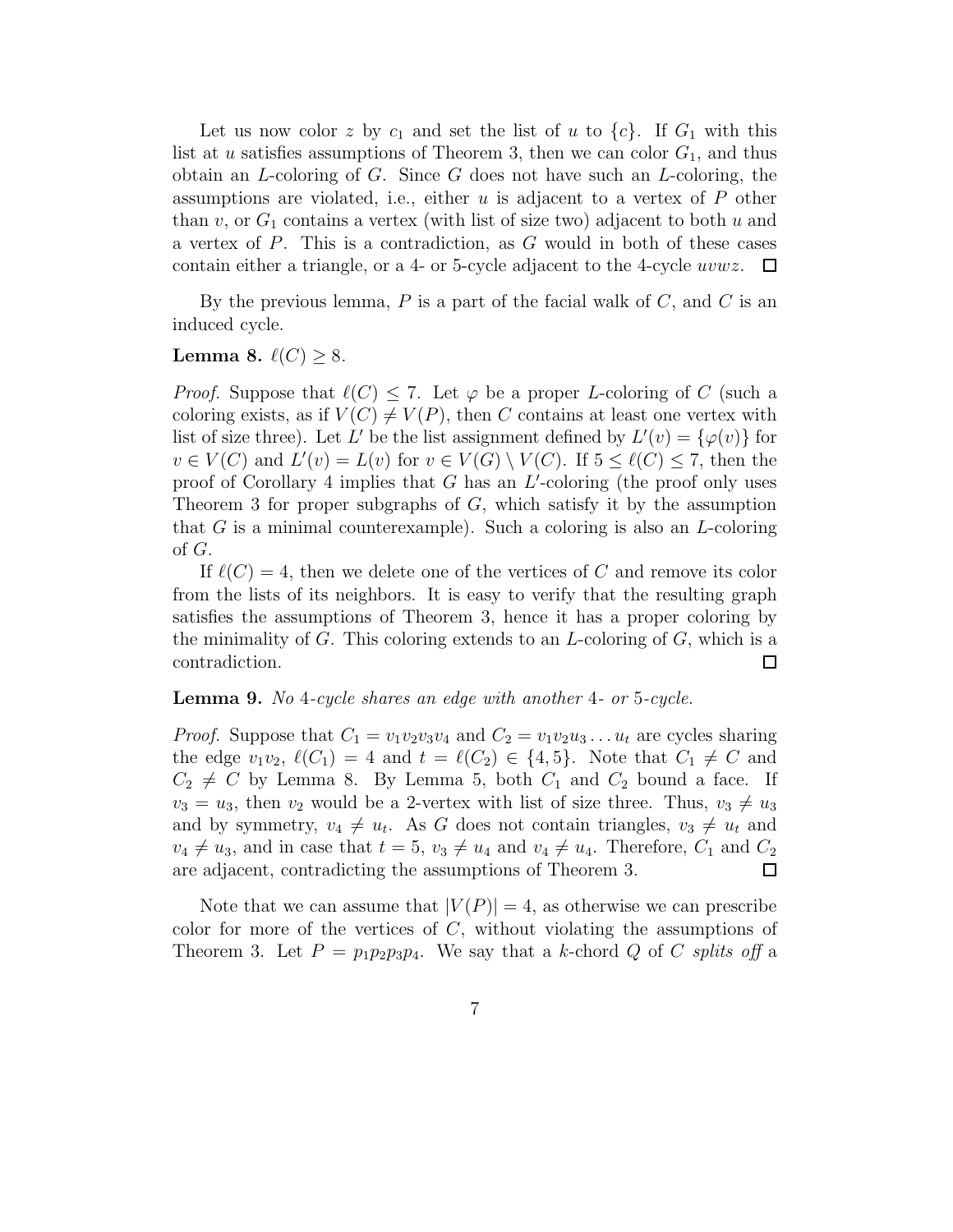

Figure 2: Possible 2-chords in G



Figure 3: A 2-chord of C

face F from G if  $F \neq C$  is a face of both G and  $C \cup Q$ . See Figure 2 for an illustration of 2-chords splitting off a face.

**Lemma 10.** Every 2-chord uvw of C splits off a k-face F such that

- (a)  $|V(F) \cap V(P)| \leq 2$  and  $\{u, w\} \not\subseteq V(P)$ ,
- (b)  $k \leq 5$ , and
- (c) if  $|V(F) \cap V(P)| \leq 1$ , then  $k = 4$ .

In particular, the cycle C has no 2-chord with  $|L(w)| = 2$  and  $u \neq p_2, p_3$ .

*Proof.* Suppose first that  $u, w \in V(P)$ . By Lemma 5, the 2-chord uvw together with a part of  $P$  bounds a face  $K$ . Color  $v$  by a color different from the colors of u and w, and remove  $V(K) \setminus \{u, v, w\}$  from G, obtaining a graph  $G'$ . Note that a path of length at most three is precolored in  $G'$ . Since  $G$  cannot be *L*-colored, we may assume that  $G'$  does not satisfy the assumptions of Theorem 3, i.e., there exists z with  $|L(z)| = 2$  adjacent to both v and a vertex  $y \in V(P) \cap V(G')$ . As G is triangle-free,  $y \notin \{u, w\}$ . It follows that *yuvz* or *ywvz* is a 4-face. This is a contradiction, as K would be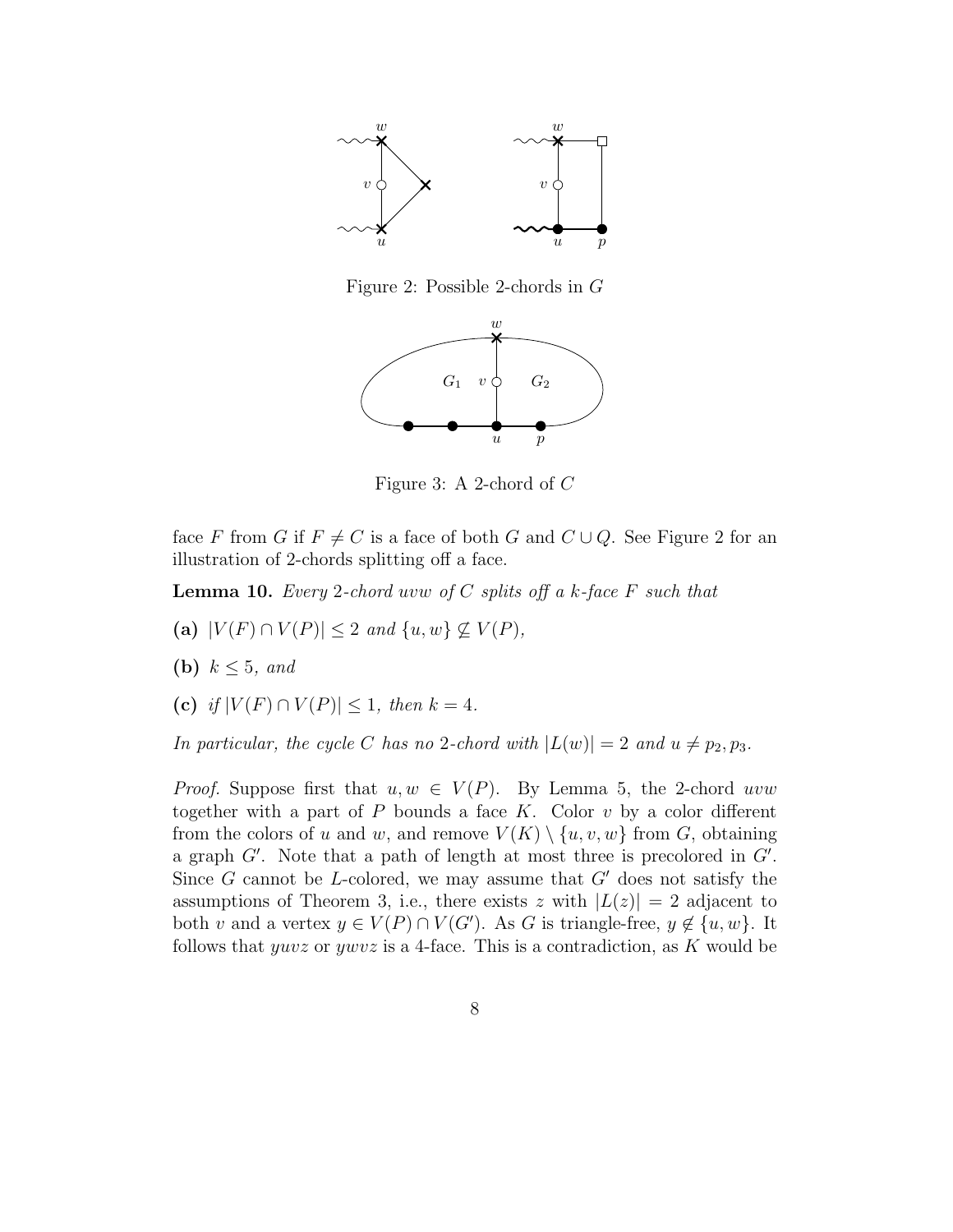an adjacent 4-face. Therefore,  $\{u, w\} \nsubseteq V(P)$ , and by symmetry we assume that  $w \notin V(P)$ .

The 2-chord *uvw* splits G to two subgraphs  $G_1$  and  $G_2$  intersecting in uvw. Let us choose  $G_2$  such that  $|V(P) \cap V(G_2)| \leq |V(P) \cap V(G_1)|$ , see Figure 3. Note that  $|V(P) \cap V(G_2)| \leq 2$ . Let us consider the 2-chord uvw such that  $|V(P) \cap V(G_2)|$  is minimal, subject to the assumption that  $G_2$  is not a face. By the minimality of G, there exists an L-coloring  $\varphi$  of  $G_1$ . Let L' be the list assignment for  $G_2$  such that  $L'(u) = {\varphi(u)}$ ,  $L'(v) = {\varphi(v)}$ ,  $L'(w) = {\varphi(w)}$  and  $L'(x) = L(x)$  for  $x \in V(G_2) \setminus \{u, v, w\}$ . Let P' be the precolored path in  $G_2$  (consisting of u, v, w, and possibly one other vertex p of P adjacent to u). As C has no chords and  $G_2$  is not a face, P' is an induced subgraph. Since G cannot be L-colored, we conclude that  $G_2$  cannot be  $L'$ -colored, and thus  $G_2$  with the list assignment  $L'$  does not satisfy the assumptions of Theorem 3. Therefore, there exists a vertex z with  $|L(z)| = 2$ , adjacent to two vertices of  $P'$ .

Since  $G_2$  is not a face, Lemmas 5 and 7 imply that z is not adjacent to both w and p. Similarly, z is not adjacent to both u and w. It follows that z is adjacent to v and p, and thus  $|V(P) \cap V(G_2)| = 2$ . Since we have chosen the 2-chord uvw so that  $|V(P) \cap V(G_2)| = 2$  is minimal among the 2-chords for that  $G_2$  is not a face, the 2-chord wvz splits off a face  $F'$  from  $G$ . Let x be the neighbor of z in F' other than v. Since  $|L(z)| = 2$ , it holds that  $|L(x)| = 3$ . As F' is a face,  $deg(x) = 2$ , which is a contradiction. It follows that for every 2-chord,  $G_2$  is a face. The choice of  $G_2$  establishes (a).

Let  $wvuv_4 \t ... v_k$  be the boundary of the face  $G_2$ . Note that  $V(P) \cap$  $V(G_2) \subseteq \{u, v_4\}$ , and  $v_4, \ldots, v_k$  have degree two. If  $k > 5$ , then at least one of  $v_5$  and  $v_6$  has list of size three, which is a contradiction, proving (b). Similarly, if  $|V(F) \cap V(P)| \leq 1$  and  $k = 5$ , then at least one of  $v_4$  and  $v_5$ would be a 2-vertex with list of size three, proving (c).

Consider now a 2-chord uvw such that  $|L(w)| = 2$  and  $u \notin \{p_2, p_3\}$ , and let x be the neighbor of w in  $G_2$  distinct from v. As  $u \notin \{p_2, p_3\}$ , no vertex of  $V(P) \setminus \{u\}$  lies in  $G_2$ . Therefore,  $|L(x)| = 3$  and  $\deg(x) = 2$ , a contradiction. We conclude that no such 2-chord exists.  $\Box$ 

Let us now consider the 3-chords of C:

**Lemma 11.** Every 3-chord  $Q = uvwx$  of C such that  $u, x \notin \{p_2, p_3\}$  splits off a 4- or 5-face.

*Proof.* Suppose that Q splits G into two subgraphs  $G_1$  and  $G_2$  intersecting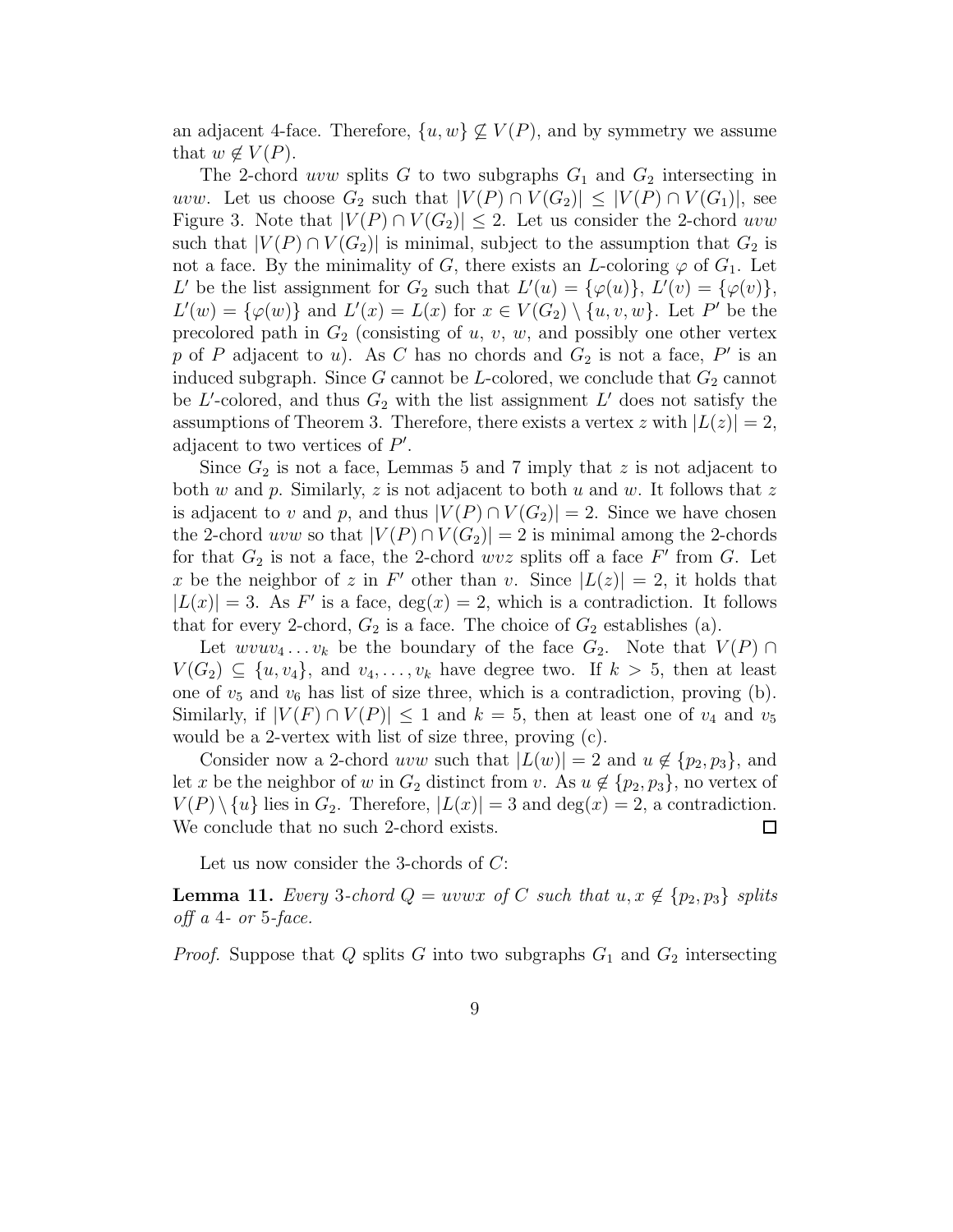in uvwx, such that  $V(P) \cap V(G_2) \subseteq \{u, x\}$ . Let us L-color  $G_1$  and consider the vertices  $u, v, w$  and  $x$  of  $G_2$  as precolored according to this coloring. If ux were an edge, then  $Q$  would split off a 4-face. It follows that  $Q$  is an induced path thus this precoloring of Q is proper. Similarly, as Q does not split of a 5-face,  $u$  and  $x$  do not have a common neighbor with list of size two. Neither v nor w is adjacent to a vertex with list of size 2 by Lemma 10. Therefore,  $G_2$  satisfies assumptions of Theorem 3, and the coloring can be extended to  $G_2$ , giving an *L*-coloring of  $G$ . This is a contradiction.  $\Box$ 

Let  $x_1x_2x_3x_4$  be the part of the facial walk of C such that  $x_1$  is adjacent to  $p_4$  and  $x_2 \neq p_4$ . By Lemma 8,  $\{x_1, x_2, x_3, x_4\} \cap V(P) = \emptyset$ . Let us now show a few properties of the vertices  $x_1, x_2, x_3, x_4$  and their neighbors.

**Lemma 12.** Let  $Q = v_0v_1 \ldots v_k$  be a k-chord starting and ending at a vertex of  $x_1x_2x_3x_4$ , or a cycle intersecting C in a single vertex  $x \in \{x_1, x_2, x_3, x_4\}$ . The following holds (for some  $i \in \{1, 2, 3, 4\}$ ):

- If  $\ell(Q) = 2$ , then  $Q = x_i v_1 x_{i+2}$  splits off a 4-face.
- If  $\ell(Q) = 3$ , then Q splits off either a 4-face  $x_i x_{i+1} v_1 v_2$ , or a 5-face  $x_i x_{i+1} x_{i+2} v_1 v_2$ .
- If  $\ell(Q) = 4$ , then Q forms a boundary of a 4-face  $x_i v_1 v_2 v_3$ , or splits off a 5-face  $x_i x_{i+1} v_1 v_2 v_3$ , or splits off a 6-face  $x_i x_{i+1} x_{i+2} v_1 v_2 v_3$ .

Proof. By a simple case analysis. The details are left to the reader.

 $\Box$ 

Note also that if Q splits off a face of form  $x_i x_{i+1} x_{i+2} v_1 \ldots v_{k-1}$ , then  $deg(x_{i+1}) = |L(x_{i+1})| = 2.$ 

**Lemma 13.** If Q is a k-chord with  $k \leq 3$ , starting at a vertex  $x_i$  (where  $1 \leq i \leq 4$ ) and ending at a vertex with list of size two, then  $k = 3$  and Q bounds a 4-face.

*Proof.* Let  $Q = q_0 q_1 \ldots q_k$ , where  $q_0 \in \{x_1, x_2, x_3, x_4\}$  and  $|L(q_k)| = 2$ . By Lemmas 7 and 10,  $k > 2$ . If  $k = 3$ , then by Lemma 11, Q splits off a 4- or 5-face. However, the latter is impossible, as  $|L(q_3)| = 2$ , so the remaining vertex of the 5-face, whose degree is two, would have a list of size three.  $\Box$ 

**Lemma 14.** There is no 2-chord from  $\{p_1, p_2\}$  to  $\{x_1, x_2, x_3, x_4\}$ .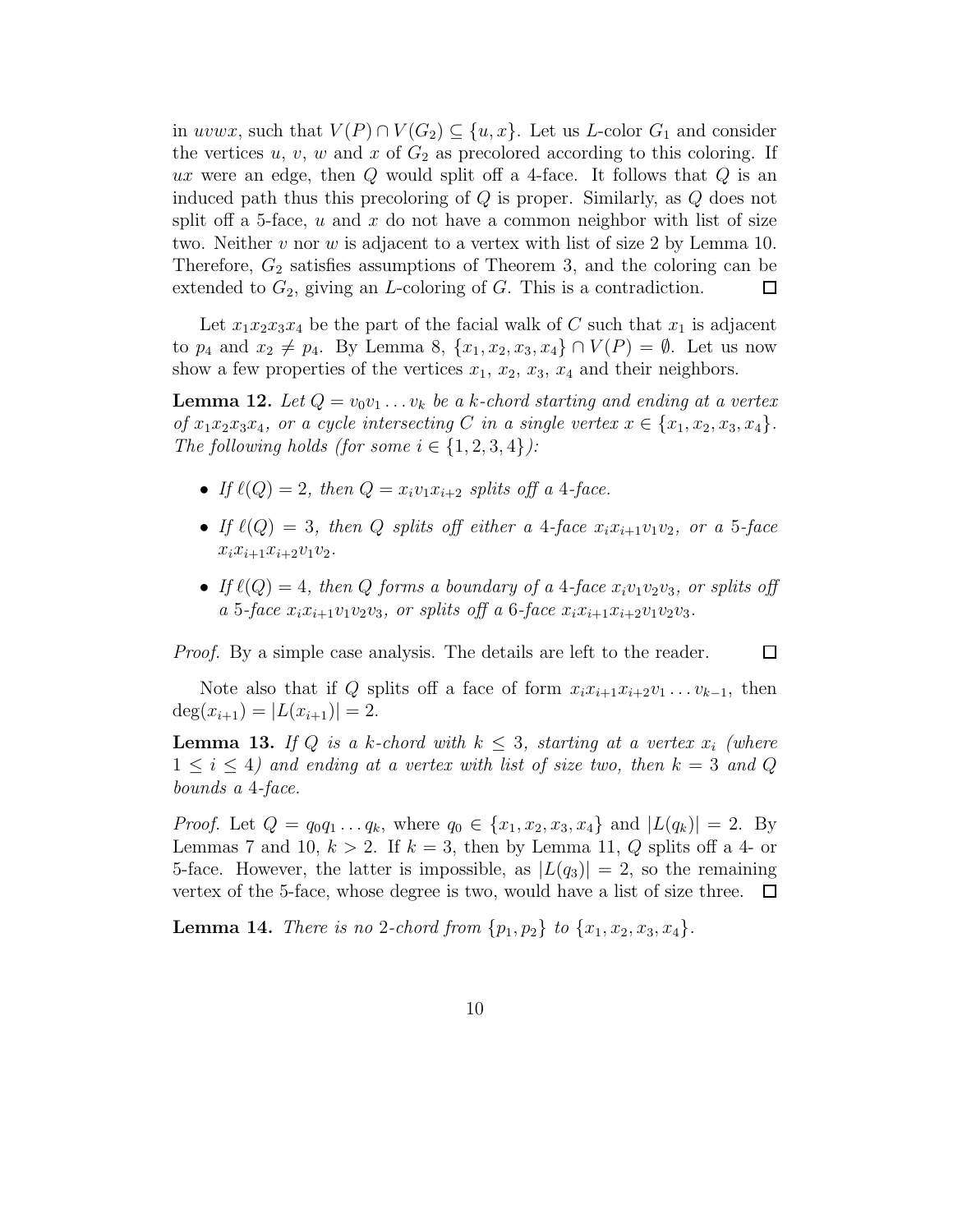

Figure 4: A 2-chord from  $p_1$  or  $p_2$  to  $\{x_1, x_2, x_3, x_4\}$ 

*Proof.* Suppose  $Q = p_i v x_j$  is such a 2-chord, and let K be the cycle formed by Q and  $p_i \dots p_4 x_1 \dots x_j$ . Note that  $\ell(K) \leq 9$ . Let us choose Q such that  $\ell(K)$  is minimal. By Lemma 10, Q splits off a face F such that  $\ell(F) \leq 5$ . Furthermore, if  $\ell(K) = 9$ , then  $i = 1$ , and hence  $|V(P) \cap V(F)| = 1$ . In that case, the claim (c) of Lemma 10 implies  $\ell(F) = 4$ . See Figure 4 for illustration. It follows that the edges  $p_i v$  and  $v x_i$  are not incident with a 4-cycle inside K, and if  $\ell(K) = 9$ , then they are not incident with a 5-cycle. By Lemma 5, K is not separating. If  $\ell(K) \leq 7$ , then K bounds a face, and  $deg(v) = 2$ , which is a contradiction. Similarly, if  $\ell(K) > 7$ , then K has a chord incident with v. By the minimality of  $\ell(K)$ , v is adjacent to  $p_3$  or  $p_4$ . However, this contradicts Lemma 10(a).  $\Box$ 

If both  $x_1$  and  $x_2$  have lists of size three, then we remove one color from  $L(x_1)$  and find a coloring by the minimality of L (note that  $x_1$  is not adjacent to any vertex with list of size two, and has only one neighbor in  $P$ , as  $C$  does not have chords). Therefore, exactly one of  $x_1$  and  $x_2$  has a list of size two. Let  $x_5$  be the neighbor of  $x_4$  in C distinct from  $x_3$ . We now distinguish several cases depending on the lists of vertices in  $\{x_1, x_2, x_3, x_4\}$ , in order to choose a set  $X_1 \subseteq \{x_1, x_2, x_3, x_4\}$  of vertices that we are going to color (and remove).

- (C1) If  $|L(x_1)| = 2$  and  $|L(x_2)| = |L(x_3)| = 3$  (see Figure 5(1)), then we set  $X_1 = \{x_1\}.$
- (C2) If  $|L(x_1)| = 2$ ,  $|L(x_2)| = 3$ ,  $|L(x_3)| = 2$ ,  $|L(x_4)| = 3$  and  $|L(x_5)| = 3$ (see Figure 5(2)), then we set  $X_1 = \{x_1, x_2, x_3\}.$
- (C3) If  $|L(x_1)| = 2$ ,  $|L(x_2)| = 3$ ,  $|L(x_3)| = 2$ ,  $|L(x_4)| = 3$  and  $|L(x_5)| \leq 2$ (see Figure 5(3)), then we set  $X_1 = \{x_2, x_3, x_4\}.$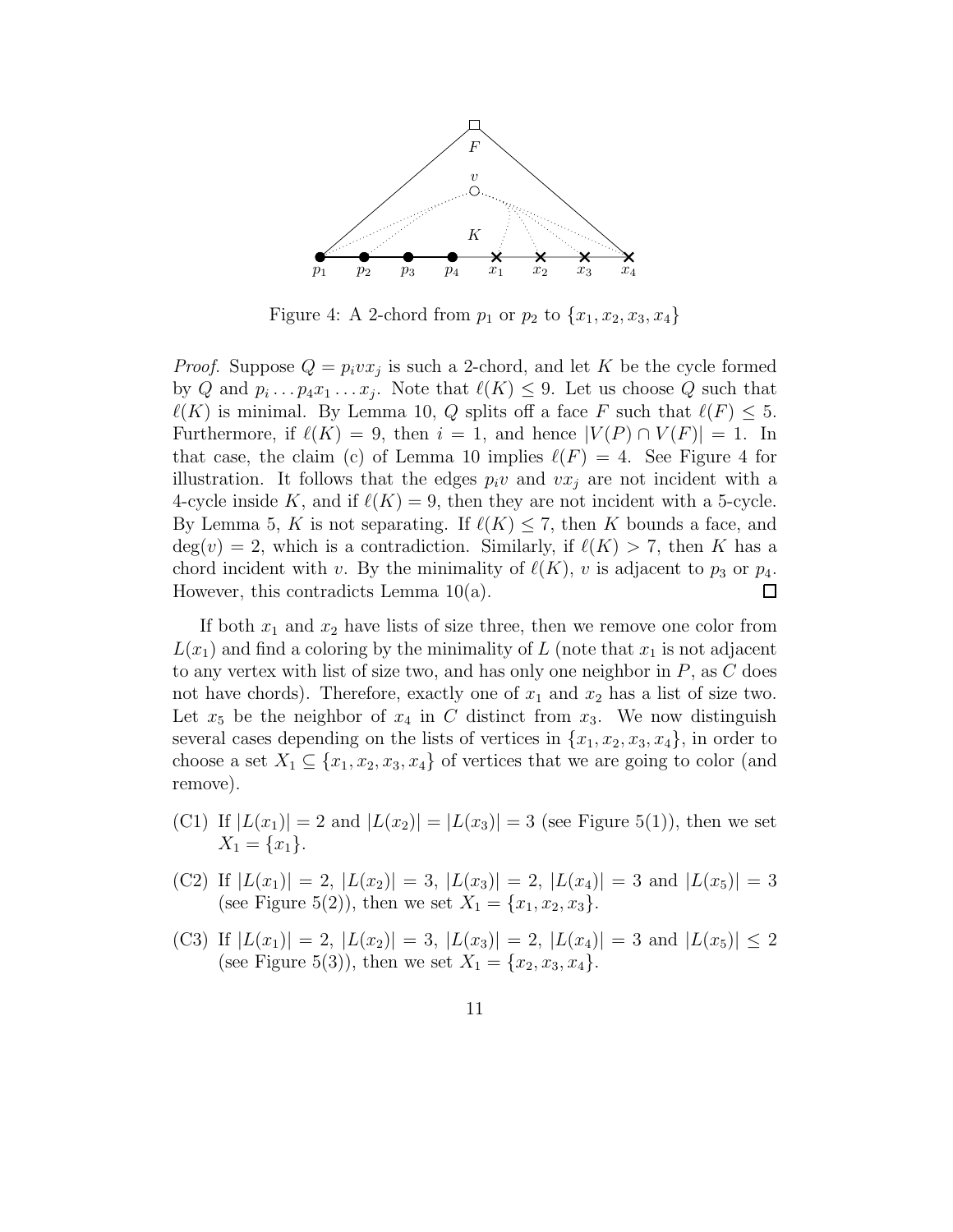

Figure 5: The construction of the set  $X_1$ 

- (C4) If  $|L(x_1)| = 3$ ,  $|L(x_2)| = 2$ ,  $|L(x_3)| = 3$  and  $|L(x_4)| = 3$  (see Figure 5(4)), then we set  $X_1 = \{x_1, x_2\}.$
- (C5) If  $|L(x_1)| = 3$ ,  $|L(x_2)| = 2$ ,  $|L(x_3)| = 3$  and  $|L(x_4)| = 2$  (see Figure 5(5)), then we set  $X_1 = \{x_1, x_2, x_3\}.$

Let  $m = \max\{i : x_i \in X_1\}$ . Note the following properties of the set  $X_1$ :

- $|X_1| < 3$ .
- If  $|L(x_m)| = 2$ , then  $m \leq 3$  and  $|L(x_{m+1})| = |L(x_{m+2})| = 3$ .
- If  $|L(x_m)| = 3$ , then  $|L(x_{m+1})| \leq 2$ .

Let  $\mathcal F$  be the set of faces of G incident with the edges of the path induced by  $X_1$  ( $\mathcal{F} = \emptyset$  in the case (C1)). We define a set  $X_2 \subseteq V(G) \setminus V(C)$ , together with functions  $r : X_2 \to X_1$  and  $R : X_2 \to \mathcal{F}$ . A vertex  $z \in V(G) \setminus V(C)$ belongs to  $X_2$  if

- *z* is adjacent to two vertices in  $X_1$  (see Figure 6(a) as an example). By Lemma 12, z lies in a (uniquely determined) 4-face  $F = x_i x_{i+1} x_{i+2}$ z, where  $x_i, x_{i+1}, x_{i+2} \in X_1$ . We define  $r(z) := x_i$  and  $R(z) := F$ . Or,
- there exists a path xzvy such that  $x, y \in X_1$  and  $v \notin \{p_1\} \cup X_1$  (see Figure 6(b), (c) and (d) for examples). If  $v = x_{m+1}$ , then by Lemma 10, the 2-chord xzv splits of a 4-face F. Otherwise the 3-chord xzvy splits off a 4- or 5-face F by Lemma 12. We define  $r(z) := x$  and  $R(z) := F$ .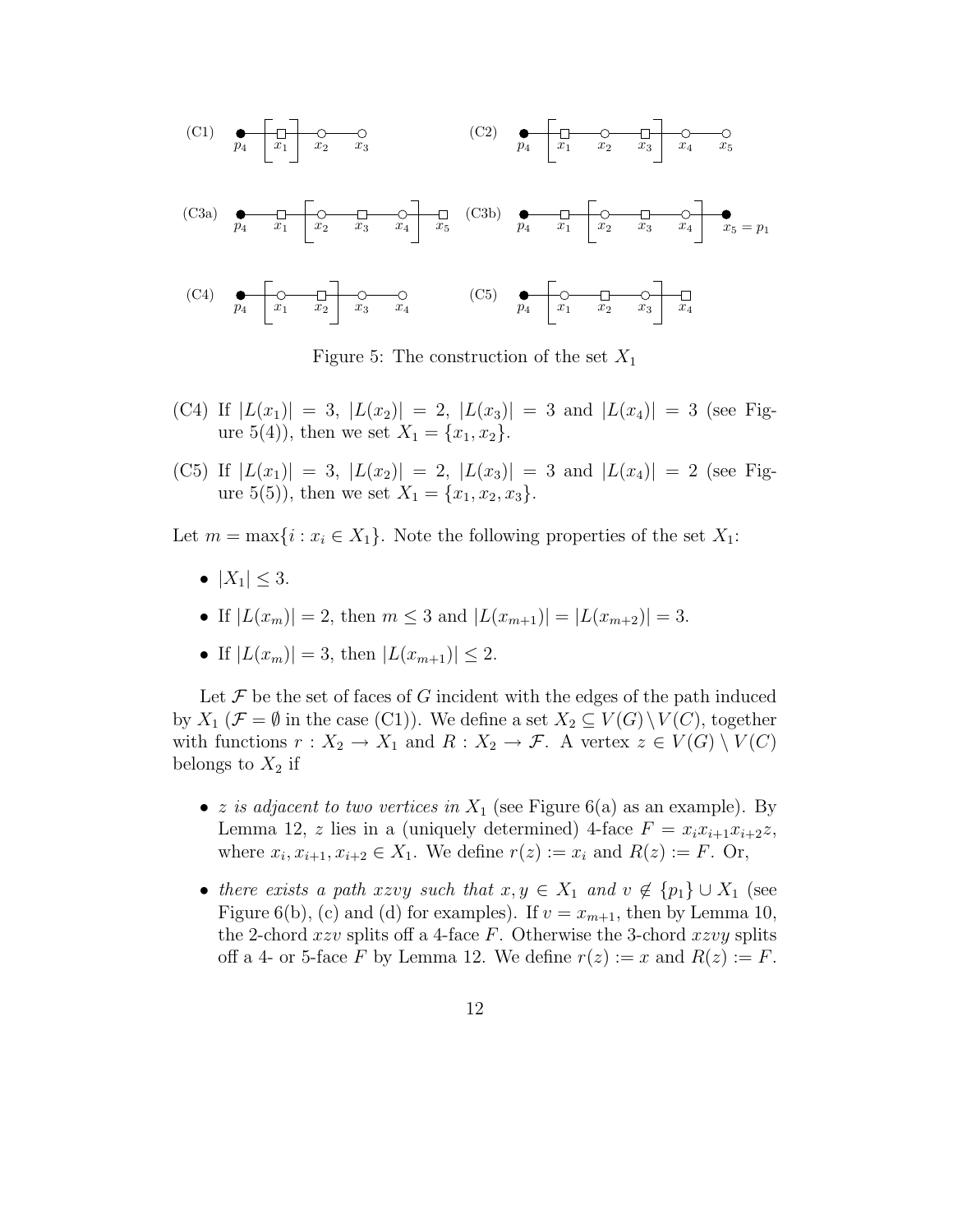

Figure 6: The construction of the set  $X_2$ 

Note that  $v \neq x_1$ : otherwise,  $x_1 \notin X_1$  and we are in case (C3), hence  $|L(x_1)| = 2$  and the 2-chord  $x_1zx$  would contradict Lemma 10. It follows that v also belongs to  $X_2$ , unless  $v = x_{m+1}$ .

Let us now show that  $r(z)$  and  $R(z)$  are well-defined. As a 4-face cannot be adjacent to a 4- or 5-face and  $G$  is triangle-free,  $z$  does not have another neighbor in  $X_1$ . Also, if there existed another path  $xzv'y'$ with  $y' \in X_1$  splitting off a face F', then both F and F' would be 5-faces; however, that would imply  $|X_1| > 5$ , which is a contradiction. Therefore,  $r$  and  $R$  are defined uniquely. Furthermore,  $v$  is the only neighbor of z in  $X_2$ , and  $R(v) = R(z)$  (assuming that  $v \neq x_{m+1}$ ).

We now find an L-coloring of  $X_1 \cup X_2$  that we aim to extend to a coloring of G.

**Lemma 15.** Let  $H = G[V(P) \cup X_1 \cup X_2]$  be the subgraph of G induced by  $V(P) \cup X_1 \cup X_2$ . There exist an L-coloring  $\varphi_1$  of  $X_1$  and an L-coloring  $\varphi_2$ of  $X_2$  such that

- the coloring of H given by  $\varphi_1$ ,  $\varphi_2$  and the precoloring of P is proper,
- if  $|L(x_{m+1})| \leq 2$ , then  $\varphi_1(x_m) \notin L(x_{m+1}),$
- if  $x_1 \notin X_1$  (i.e., in the case (C3) of the definition of  $X_1$ ), then  $L(x_1) \neq$  $L(p_4) \cup {\varphi_1(x_2)}$ , and
- if  $z \in X_2$  is adjacent to  $x_{m+1}$ , then  $|L(x_{m+1}) \setminus {\varphi_1(x_m), \varphi_2(z)}| \geq 2$ .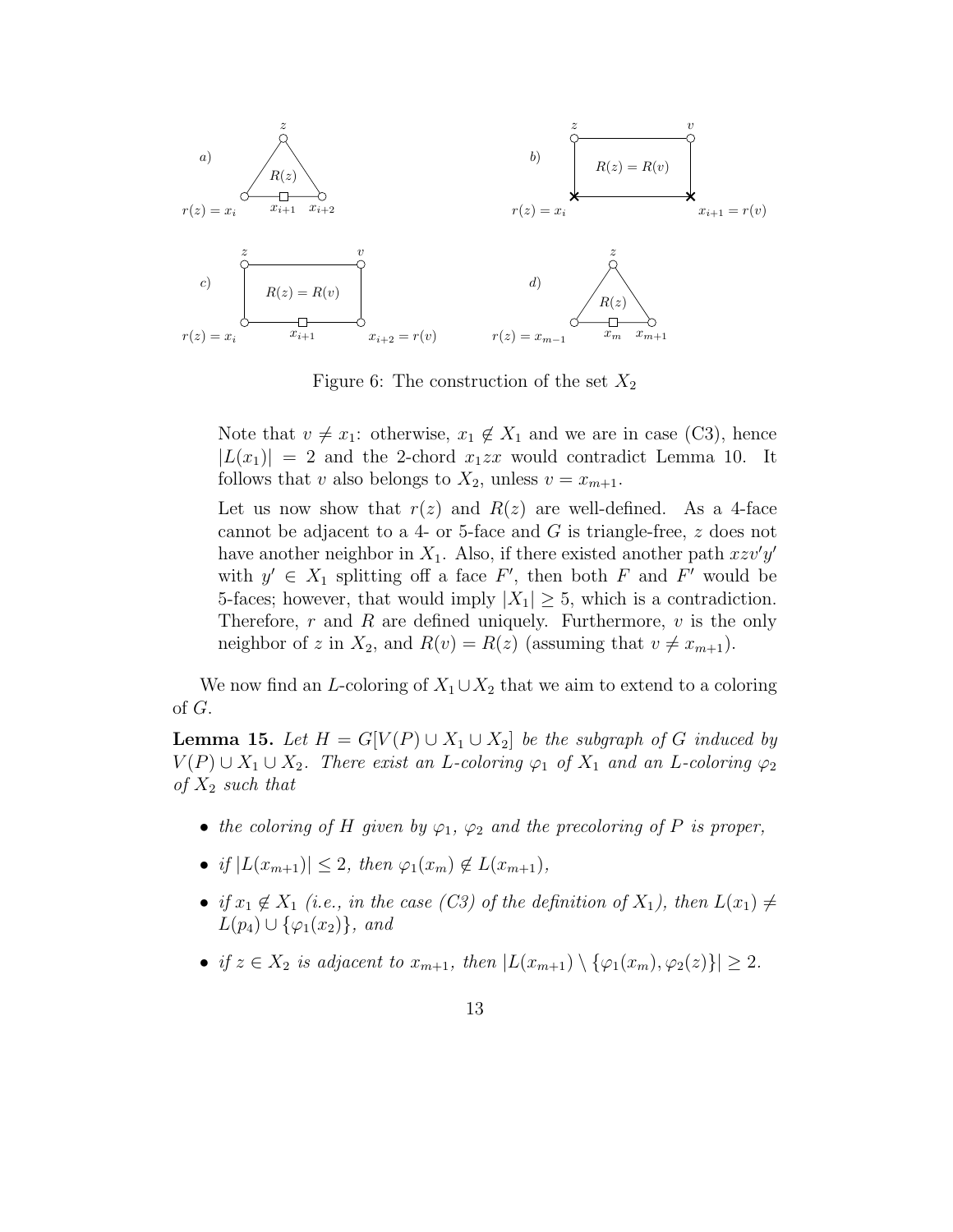*Proof.* Suppose first that there exists  $z \in X_2$  adjacent to  $x_{m+1}$ . Note that z is unique,  $m \geq 2$  and  $R(z) = x_{m-1}x_mx_{m+1}z$  is a 4-face. As G does not contain a 2-vertex with list of size three,  $|L(x_m)| = 2$  and  $|L(x_{m-1})| = |L(x_{m+1})| = 3$ . This happens only in the cases  $(C2)$  and  $(C4)$  of the definition of  $X_1$ , thus  $x_1 \in X_1$  and  $m \leq 3$ . Furthermore,  $x_{m-1}$  is the only neighbor of z in  $X_1$  and z is not adjacent to any other vertex of  $X_2$ . As  $R(z)$  is a 4-face and G does not contain 4-cycles adjacent to 4- or 5-cycles,  $z$  is not adjacent to  $p_3$  and  $p_4$ . By Lemma 14, z is not adjacent to  $p_1$  and  $p_2$ , either, thus any choice of the color for z is consistent with the precoloring of  $P$ . Let us distinguish the following cases:

- If  $L(z) \cap L(x_m) \neq \emptyset$ , then choose  $c \in L(z) \cap L(x_m)$  and let  $\varphi_1(x_m) =$  $\varphi_2(z) = c$ .
- If  $L(z) \neq L(x_{m+1})$ , then choose  $\varphi_2(z) \in L(z) \setminus L(x_{m+1})$  and  $\varphi_1(x_m) \in$  $L(x_m)$  arbitrarily.
- Finally, consider the case that  $L(z) \cap L(x_m) = \emptyset$  and  $L(z) = L(x_{m+1}),$ i.e., the lists of  $x_m$  and  $x_{m+1}$  are disjoint. We choose  $\varphi_1(x_m) \in L(x_m)$ and  $\varphi_2(z) \in L(z)$  arbitrarily.

On the other hand, suppose that no vertex of  $X_2$  is adjacent to  $x_{m+1}$ . If  $|L(x_{m+1})| = 2$ , then choose  $\varphi_1(x_m) \in L(x_m) \setminus L(x_{m+1})$ . Otherwise, choose  $\varphi_1(x_m) \in L(x_m)$  arbitrarily (in case that  $m = 1$ , choose a color different from the one in  $L(p_4)$ 

In both of these cases, the precoloring of  $x_m$  (and possibly z) can be extended to a proper coloring  $\psi$  of the subgraph induced by  $\{x_1, \ldots, x_m, z\}$ consistent with the precoloring of P. We fix  $\varphi_1$  as the restriction of  $\psi$  to  $X_1$ .

Let us now construct (the rest of) the coloring  $\varphi_2$ . Consider a vertex  $u \in X_2$  that is not adjacent to  $x_{m+1}$ . As  $u \notin V(C)$ , it holds that  $|L(u)| = 3$ . If u has no neighbor in  $X_2$ , then it has two neighbors in  $X_1$ , say  $r(u)$  and x, and  $R(u)$  is a 4-face. We claim that u is not adjacent to any  $p_i \in V(P)$ . Otherwise, we obtain  $i \geq 3$  by Lemma 14. By Lemma 10, the 2-chord  $p_iur(u)$  splits off a 4- or 5-face. This face shares an edge with  $R(u)$ , which is a contradiction. Therefore, any choice of  $\varphi_2(u) \in L(u) \setminus {\varphi_1(x), \varphi_1(r(u))}$  is consistent with the precoloring of P.

Finally, suppose that u has a neighbor  $w \in X_2$ . As we argued in the definition of  $X_2$ , each of u and w has exactly one neighbor in  $X_1$ , and u and w do not have any other neighbors in  $X_2$ . Also, w is not adjacent to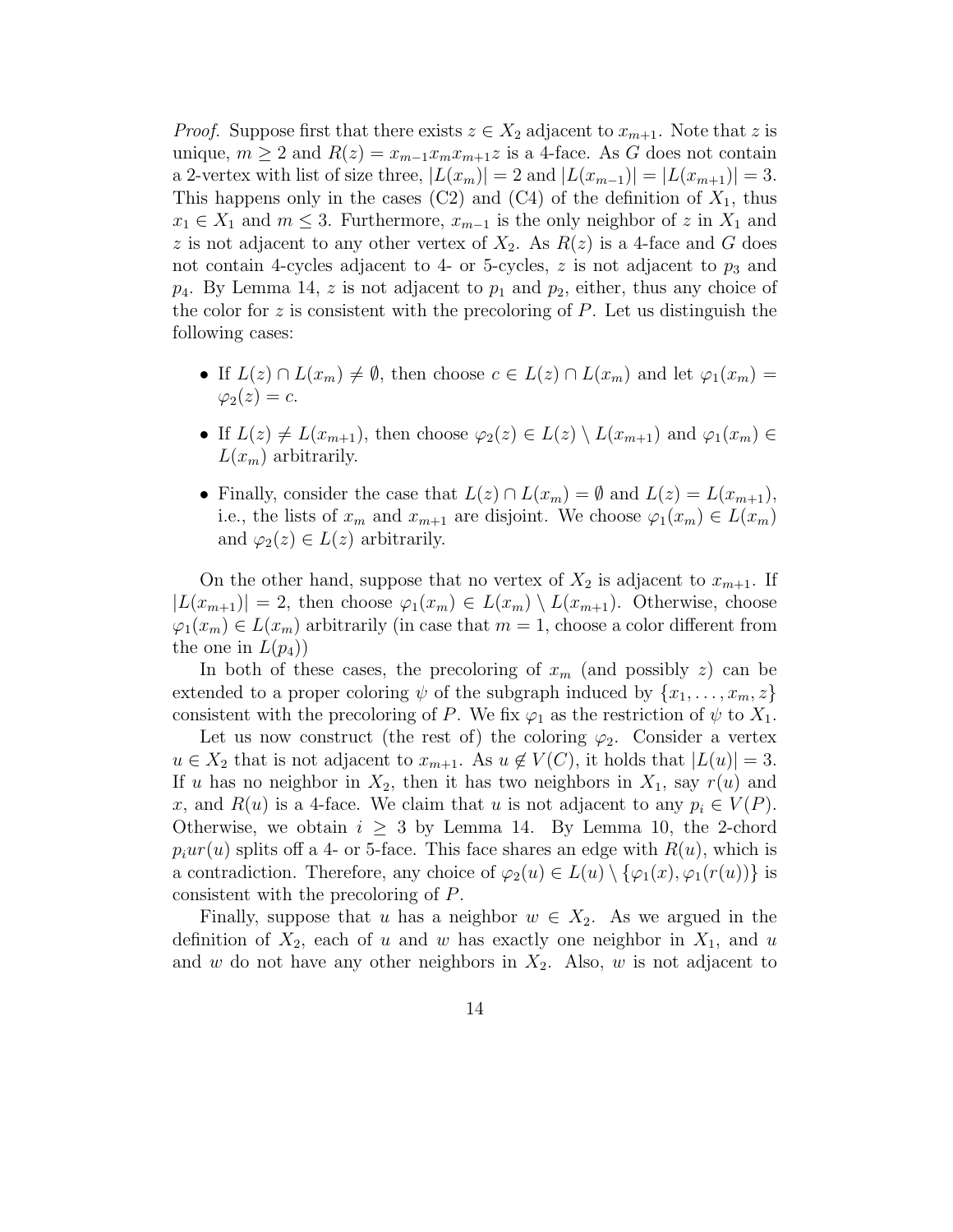$x_{m+1}$ , as otherwise G would contain a triangle or two adjacent 4-cycles. By Lemma  $10(a)$ , each of u and w has at most one neighbor in P. If one of them does not have any such neighbor, then we can easily color  $u$  and  $w$ , hence assume that  $p_i u$  and  $p_j w$  are edges. By Lemma 14,  $i, j \geq 3$ . Without loss of generality,  $j = 3$  and  $i = 4$ . This is a contradiction, as the 4-face  $p_3p_4uw$ shares an edge with  $R(u)$ .  $\Box$ 

Consider the colorings  $\varphi_1$  and  $\varphi_2$  constructed in Lemma 15. Let  $G' =$  $G - (X_1 \cup X_2)$  and let L' be the list assignment such that  $L'(v)$  is obtained from  $L(v)$  by removing the colors of the neighbors of v in  $X_1$  and  $X_2$  for  $v \neq x_1$ , and  $L'(x_1) = L(x_1)$  if  $x_1 \notin X_1$ . Suppose that G' with the list assignment  $L'$  satisfies assumptions of Theorem 3. Then there exists an  $L'$ coloring  $\varphi$  of G', which together with  $\varphi_1$  and  $\varphi_2$  gives an L-coloring of G: this is obvious if  $x_1 \in X_1$ . If  $x_1 \notin X_1$ , then  $|L(x_1)| = 2$ , and  $L(p_4) \subseteq L(x_1)$ by the minimality of G (otherwise, we could remove the edge  $p_4x_1$ ). By the choice of  $\varphi_1$ , it holds that  $\varphi_1(x_2) \neq \varphi(x_1)$ . Since no other vertex of  $X_1 \cup X_2$ may be adjacent to  $x_1$  by Lemmas 7 and 10,  $\varphi$  together with  $\varphi_1$  and  $\varphi_2$  is a proper coloring of  $G$ . As  $G$  is a counterexample to Theorem 3, it follows that  $L'$  violates assumptions of Theorem 3, i.e.,

- (a) a vertex  $v \in V(G')$  with  $|L'(v)| = 2$  is adjacent to two vertices of P; or
- (b)  $|L'(v)| \leq 1$  for some  $v \in V(G') \setminus V(P)$ ; or
- (c) two vertices  $u, v \in V(G')$  with  $|L'(u)| = |L'(v)| = 2$  are adjacent.

Let us now consider each of these possibilities separately.

- (a) A vertex  $v \in V(G')$  with  $|L'(v)| = 2$  is adjacent to two vertices of P. By Lemmas 7 and  $10(a)$ , this is not possible.
- (b)  $|L'(v)| \leq 1$  for some  $v \in V(G') \setminus V(P)$ . If  $|L(x_{m+1})| = 2$ , then  $x_{m+1}$  does not have any neighbor in  $X_2$  by Lemma 10 and hence  $|L'(x_{m+1})|=2$ by the choice of  $\varphi_1$ . If  $|L(x_{m+1})| = 3$ , then the choice of  $\varphi_1$  and  $\varphi_2$ according to Lemma 15 ensures  $|L'(x_{m+1})| \geq 2$ . Therefore,  $v \neq x_{m+1}$ . Since C has neither chords nor 2-chords starting in  $X_1$  and ending at a vertex with list of size two by Lemma 13, it holds that  $|L(v)| = 3$ . Therefore, v has at least two neighbors  $u_1, u_2 \in X_1 \cup X_2$ . If at least one of  $u_1$  and  $u_2$  belonged to  $X_1$ , then v would be included in  $X_2$ , hence we may assume that  $u_1, u_2 \in X_2$ .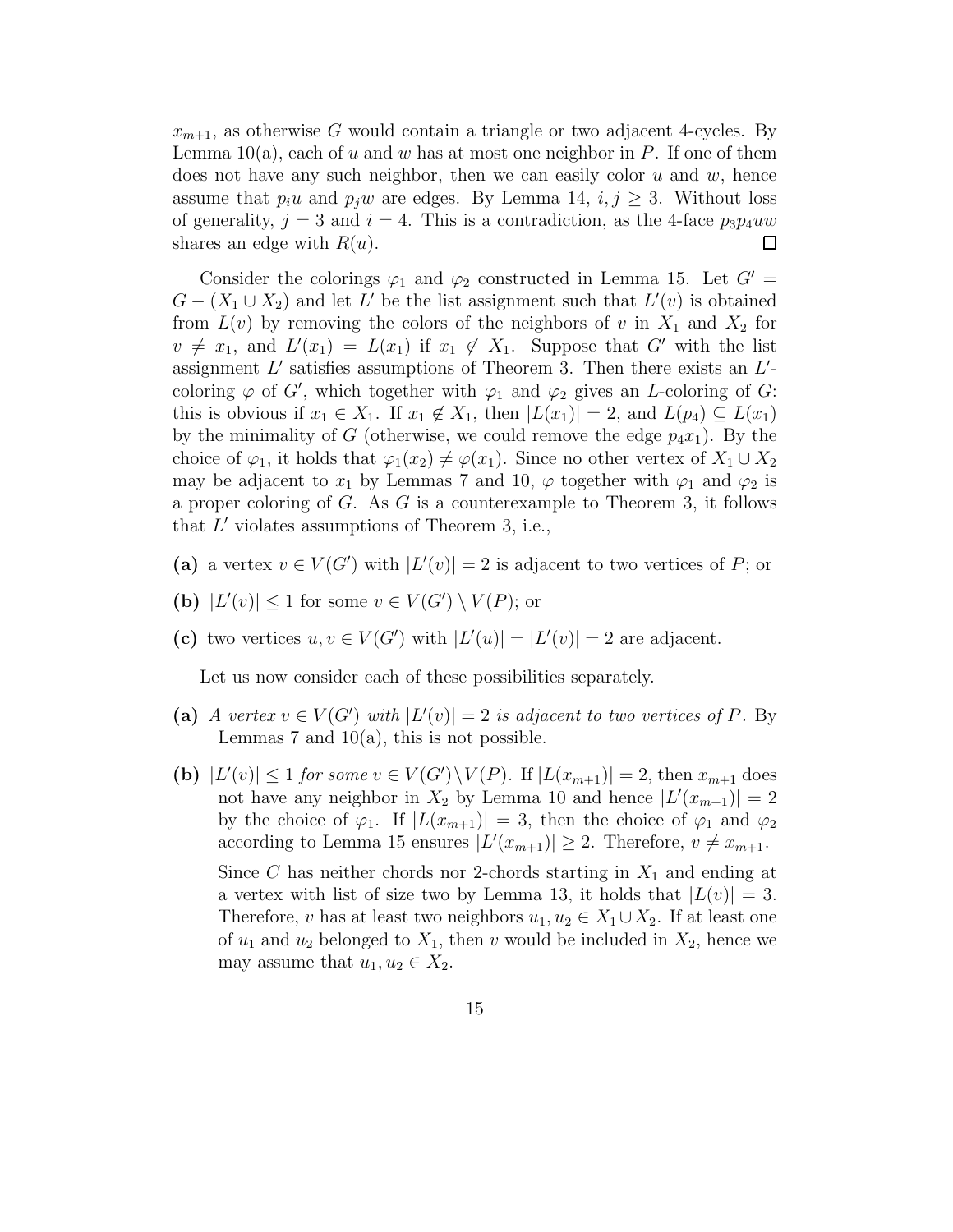Consider the path  $x_i u_1 v u_2 x_j$ , where  $x_i = r(u_1)$  and  $x_j = r(u_2)$ . We may assume that  $i \leq j$ . The cycle  $x_i \dots x_j u_2 v u_1$  has length at most six, thus it bounds a face F. Note that  $i = j$ , as each of  $R(u_1)$  and  $R(u_2)$ shares at least one edge with the path induced by  $X_1$  and  $F \neq R(u_1) \neq$  $R(u_2) \neq F$ . Therefore, F is a 4-face sharing an edge with 4-face  $R(u_1)$ (and also with  $R(u_2)$ ), which is a contradiction. Therefore,  $|L'(v)| \geq 2$ for every  $v \in V(G') \setminus V(P)$ .

(c) Two vertices  $u, v \in V(G')$  with  $|L'(u)| = |L'(v)| = 2$  are adjacent. As the vertices with lists of size two form an independent set in  $G$ , we may assume that  $|L(u)| = 3$ . Let  $y_1$  be a neighbor of u in  $X_1 \cup X_2$ .

Consider first the case that  $|L(v)| = 2$ . If  $u \notin V(C)$ , then by Lemma 10,  $y_1 \notin V(C)$ , and thus  $y_1 \in X_2$  and  $vuy_1r(y_1)$  is a 3-chord. By Lemma 13, this 3-chord splits off a 4-face F. Note that  $F \neq R(y_1)$ , as  $u \notin X_2$ . This is impossible, as the 4-face F would share an edge with  $R(y_1)$ . Therefore,  $u \in V(C)$ , and hence  $v \neq x_1$ . If  $y_1 \in X_2$ , then  $uy_1r(y_1)$  is a 2-chord, and by Lemma 10, it splits off a 4-face adjacent to  $R(y_1)$ , which is again a contradiction. Assume now that  $y_1 \in X_1$ . As C does not have chords, it follows that  $y_1 = x_m$  and  $u = x_{m+1}$ . However, in that case  $v = x_{m+2}$  and  $|L(x_{m+2})| = 2$ , which contradicts the choice of  $X_1$ .

Consider now the case that  $|L(v)| = 3$ . Let  $y_2$  be a neighbor of v in  $X_1 \cup X_2$ . As  $u, v \notin X_2$ , at least one of  $y_1$  and  $y_2$ , say  $y_1$ , belongs to  $X_2$ . Let us consider the possibilities  $y_2 \in X_1$  and  $y_2 \in X_2$  separately:

- $y_2 \in X_1$ : The cycle formed by  $r(y_1)y_1uvy_2$  and a part of the path  $x_1x_2x_3x_4$  between  $r(y_1)$  and  $y_2$  has length at most six, thus it bounds a face F. Note that  $R(y_1)$  shares an edge with F. Let  $k_1$  and  $k_2$  be the number of edges that  $R(y_1)$  and F, respectively, share with the path induced by  $X_1, k_1 \geq \ell(R(y_1)) - 3 \geq 1$  and  $k_2 = \ell(F) - 4 \geq 0$ . Since  $|X_1| \leq 3$ , it holds that  $k_1 + k_2 \leq 2$ . If  $k_1 = 1$ , then  $R(y_1)$  is a 4-face. Since 4- and 5-faces cannot be adjacent to  $R(y_1)$ , we obtain  $\ell(F) \geq 6$ . It follows that  $k_2 \geq 2$ , which is a contradiction. Similarly, if  $k_1 = 2$ , then F cannot be a 4-face, hence  $\ell(F) \geq 5$  and thus  $k_2 \geq 1$ . This is again a contradiction.
- $y_2 \in X_2$ : Let F be the cycle bounded by  $r(y_1)y_1uvy_2r(y_2)$  and the part of the path  $x_1x_2x_3x_4$  between  $r(y_1)$  and  $r(y_2)$ . As  $\ell(F) \leq$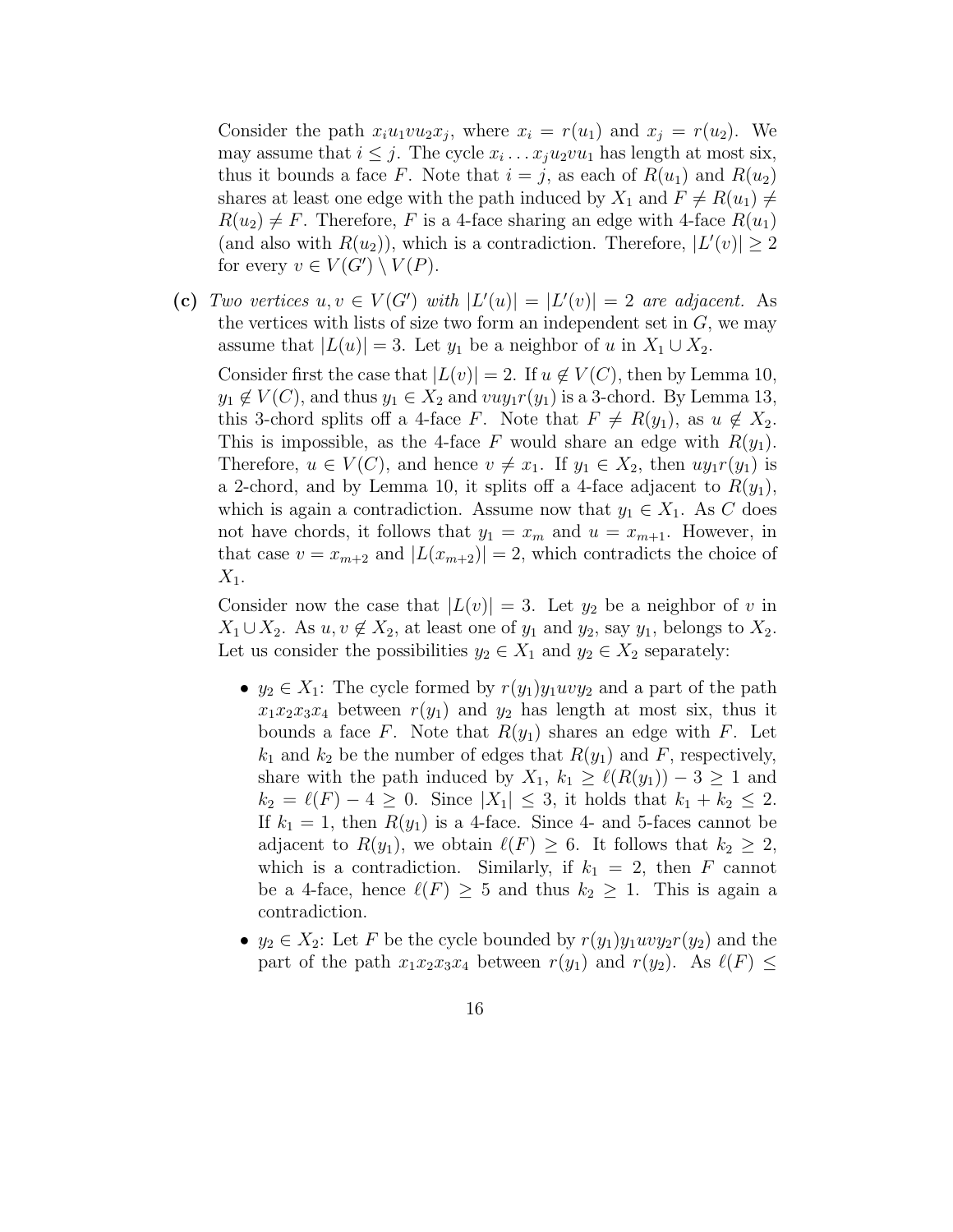7, F bounds a face. Note that  $R(y_1) \neq R(y_2)$  and  $\ell(R(y_1)) =$  $\ell(R(y_2)) = 4$ , as each of  $R(y_1)$  and  $R(y_2)$  shares an edge with the path induced by  $X_1$ . Since F shares edges with both  $R(y_1)$  and  $R(y_2), \ell(F) \geq 6$ . It follows that F shares at least one edge with the path induced by  $X_1$  as well. However, this is impossible, since  $|X_1| \leq 3.$ 

Therefore, the assumptions of Theorem 3 are satisfied by  $G'$  and  $L'$ . We conclude that we can find a proper coloring of  $G$ , which contradicts the choice of G as a counterexample to Theorem 3.  $\Box$ 

### References

- [1] P. Erdős, A. L. Rubin, H. Taylor, *Choosability in graphs*, Combinatorics, graph theory and computing, Proc. West Coast Conf., Arcata/Calif. 1979, 125–157, 1980.
- $[2]$  H. Grötzsch, Ein Dreifarbenzatz für dreikreisfreie netze auf der kugel, Math.-Natur. Reihe, 8:109–120, 1959.
- [3] J. Kratochv´ıl, Z. Tuza, Algorithmic complexity of list colorings, Discrete Appl. Math., 50(3):297–302, 1994.
- [4] P. C. B. Lam, W. C. Shiu, Z. M. Song, The 3-choosability of plane graphs of girth 4, Discrete Math., 294(3):297–301, 2005.
- [5] X. Li, On 3-choosable planar graphs of girth at least 4, Discrete Math., 309(8):2424–2431, 2009.
- $[6]$  B. Lidický, On 3-choosability of plane graphs without 6-,  $\%$  and 8-cycles, Australasian J. Combin., 44:77–86, 2009.
- [7] C. Thomassen, Every planar graph is 5-choosable, J. Combin. Theory Ser. B, 62(1):180–181, 1994.
- [8] C. Thomassen, 3-list-coloring planar graphs of girth 5, J. Combin. Theory Ser. B, 64(1):101–107, 1995.
- [9] V. G. Vizing, Vertex colorings with given colors (in Russian), Metody Diskret. Analiz, Novosibirsk, 29:3–10, 1976.